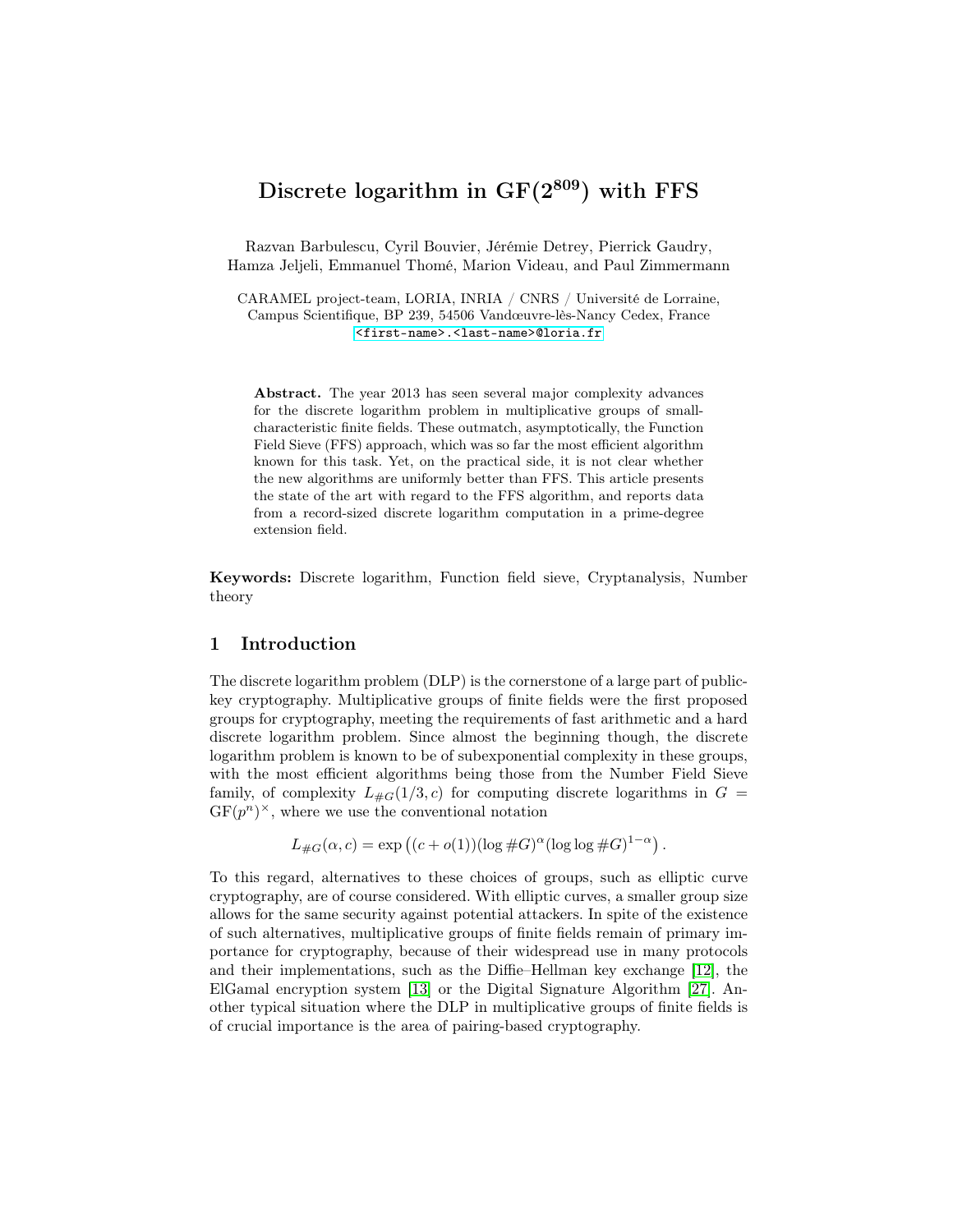### 2 R. Barbulescu et al.

We focus here on multiplicative groups of finite fields of small characteristic, the archetypal examples of which being the binary fields  $GF(2<sup>n</sup>)$ . These fields offer some implementation advantages for the cryptographer, which make them a natural choice (the most usually chosen fields being prime fields). Invented by Adleman [\[2\]](#page-15-0) in 1994, the Function Field Sieve has been the most efficient algorithm known to solve the DLP in finite fields of small characteristic for quite a long time. It earned its first successes from 2001 onwards [\[17](#page-16-2)[,18\]](#page-16-3), the latest record computations being in the fields  $GF(2^{613})$  [\[21\]](#page-16-4) and  $GF(2^{619})$  [\[8\]](#page-16-5).

In 2013, several works have significantly changed the landscape and improved the asymptotic complexity for solving the DLP in small-characteristic finite fields. Successive improvements lowered the complexity from  $L(1/3)$  down to  $L(1/4 + o(1))$  [\[19\]](#page-16-6), and later down to quasi-polynomial complexity [\[9\]](#page-16-7). A common feature of these improved algorithms is their reliance on an appropriately sized subfield. Hence, the new algorithms perform well for finite fields which readily provide such a subfield. All published DLP records which have used these improved algorithms satisfy this criterion, the culminating computation to date being in the field  $GF(2^{6168}) = GF((2^{24})^{257})$ . On the other hand, finite fields which have no such subfield, such as fields of prime extension degree  $GF(2^p)$ , are less amenable to the newer approaches. One must first apply the new algorithms to the DLP in an extension  $GF(2^{kp})$  for an appropriate k, and only then solve the DLP in  $GF(2^p)$  as a by-product. Complexity analysis shows that this approach is asymptotically faster than FFS, despite the large intermediary field  $GF(2<sup>kp</sup>)$ .

Motivation. In practical terms, though, determining the cut-off point where FFS is surpassed by the new methods is not obvious. No practical data exists as of yet where the  $L(1/4+o(1))$  or quasi-polynomial algorithms have been applied to fields of prime extension degree. The FFS approach, on the other hand, is complicated enough so that its runtime is difficult to extrapolate from previous experiments, all the more so given that experimental data with FFS is quite scarce (the computation from [\[21\]](#page-16-4) is 8 years old, and the report [\[8\]](#page-16-5), while doing better than the former, involved only a small amount of resources). One of the motivations of the present article is to provide new record computation data for fields of prime extension degree by computing discrete logarithms in  $GF(2^{809})$ .

Another line of work made important by the recent developments in the computation of discrete logarithms in small characteristic finite fields is the assessment of their reach in the context of pairing-based cryptography, as studied for instance by the preprint [\[1\]](#page-15-1). Indeed, the fields of definition of pairings on elliptic curves and Jacobians of genus-2 curves offer almost by construction the required criterion for the new algorithms to apply optimally, or fall close at the very least. Re-assessing the security levels for finite fields which were once thought to offer strong DLP hardness calls again for a serious FFS study, because of its potential use in this context. The new algorithms allow to do the so-called descent step all the way down to tiny elements, much smaller than what any FFS/NFS-DL variant can reach. For best performance, it is perfectly reasonable to organize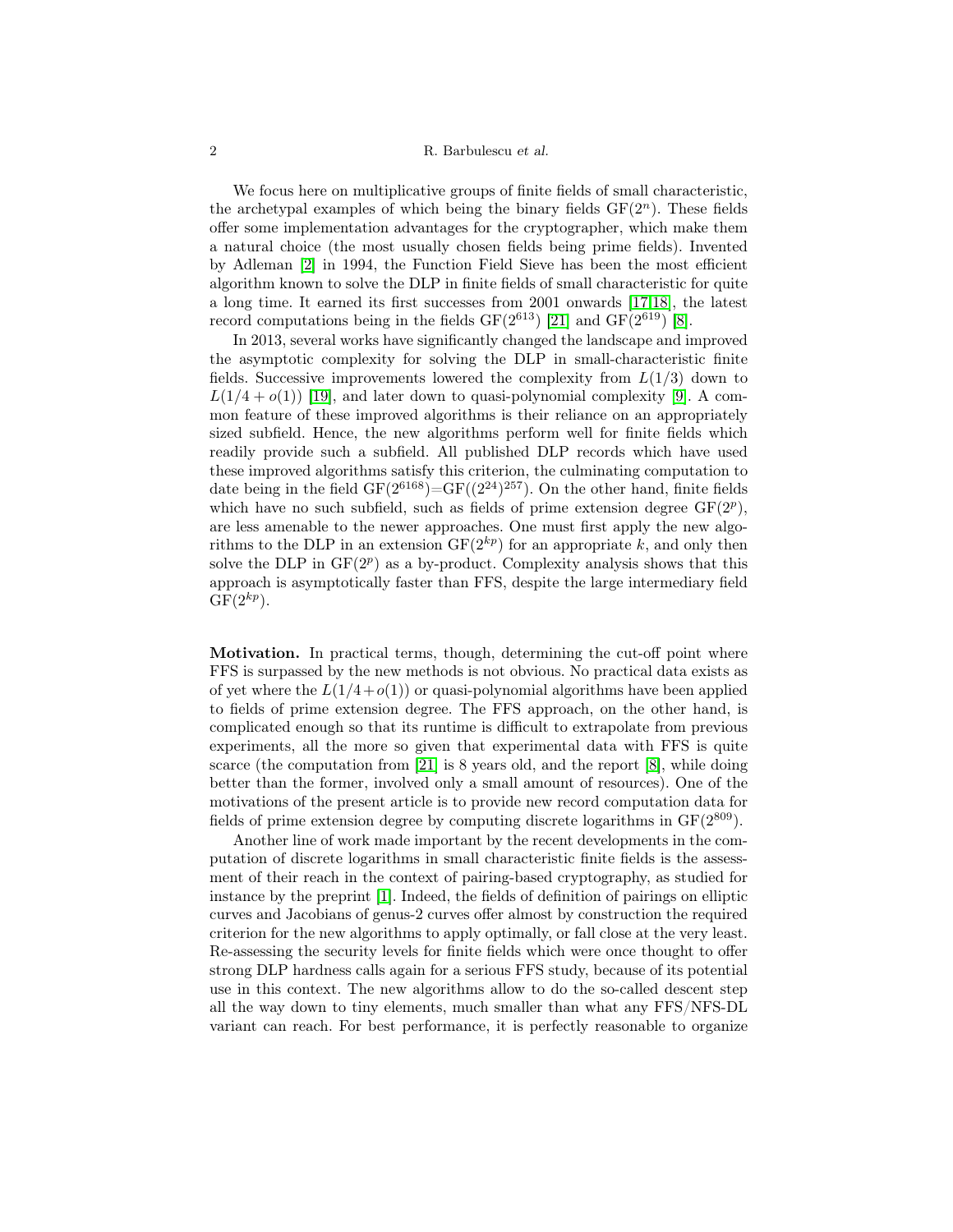this descent by combining several algorithms, as proposed in [\[1\]](#page-15-1). It is expected that the early steps of the descent are best done with the same techniques as for the FFS algorithm, including in particular the sieving technique.

It is an important feature of our work that all software used is original work freely available for download, the main component being the cado-nfs software suite [\[6\]](#page-16-8) (although cado-nfs originally focuses on the Number Field Sieve, recent additions cover FFS as well). The development of the present work has led to several preprints and articles providing detailed insights on the improvements of the individual steps of FFS [\[7,](#page-16-9)[10](#page-16-10)[,11,](#page-16-11)[16\]](#page-16-12). For brevity, this article does not repeat these details, and the interested reader is referred to these articles for more detail.

Roadmap. This article is organized as follows. Section [2](#page-2-0) recalls classical facts about the FFS algorithm. Section [3](#page-5-0) gives the details about the different steps involved in the computation of discrete logarithms in (a prime order subgroup of)  $GF(2^{809})^{\times}$ . Section [4](#page-12-0) discusses ways to optimize the computation cost by balancing the sieving and linear algebra step. Section [5](#page-13-0) explores the cost of solving the discrete logarithm problem in a kilobit-sized field, namely  $GF(2^{1039})^{\times}$ .

# <span id="page-2-0"></span>2 A brief overview of FFS

The goal of this section is to provide the readers with a primer on FFS, so that they can have a better insight into the various steps of the algorithm along with the computations they involve. However, for brevity purposes, this presentation is in no way complete nor exhaustive. For more details, we refer the interested reader to the extensive literature on this topic, starting from the first theoretical articles [\[2](#page-15-0)[,3,](#page-15-2)[25\]](#page-17-1) to the algorithmic advances and implementation reports which followed [\[18,](#page-16-3)[14,](#page-16-13)[15](#page-16-14)[,7,](#page-16-9)[11,](#page-16-11)[10,](#page-16-10)[16\]](#page-16-12).

## 2.1 Index calculus

The Function Field Sieve algorithm belongs to the family of so-called index calculus methods for computing discrete logarithms in a cyclic group G.

Writing G multiplicatively and assuming that it is generated by an element g of prime order  $\ell = \#G$ , the core idea is to collect many equalities, or relations, of the form

$$
\prod_i \alpha_i^{e_i}=1,
$$

where the elements  $\alpha_i$  all belong to a predefined subset of G called the factor base, and where the exponents  $e_i$  all lie in  $\mathbb{Z}/\ell\mathbb{Z}$ . When taking the discrete logarithm in base g, each relation then yields a linear equation in  $\mathbb{Z}/\ell\mathbb{Z}$ ,

$$
\sum_i e_i \log_g(\alpha_i) \equiv 0 \pmod{\ell},
$$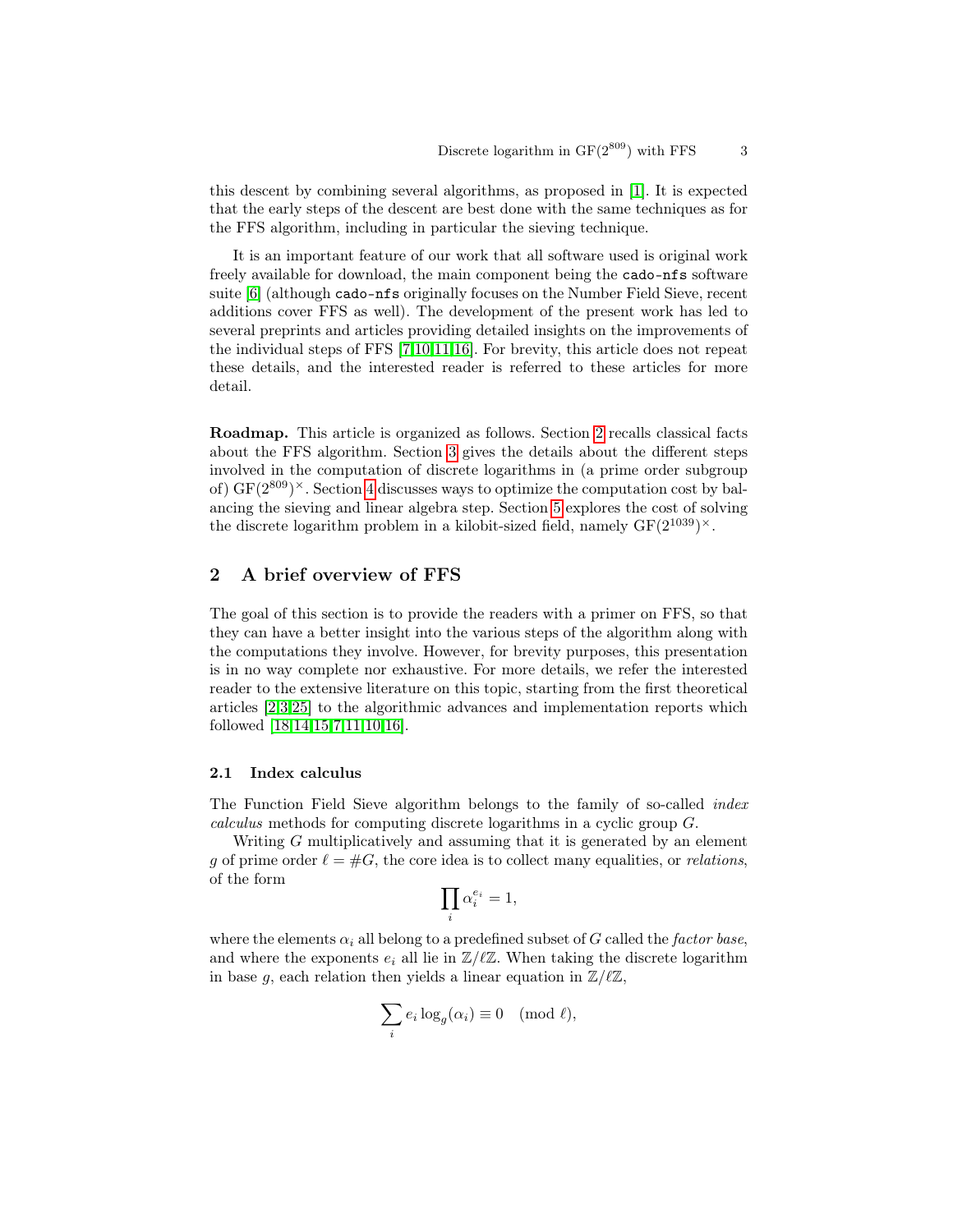whose unknowns are the discrete logarithms of the elements  $\alpha_i$  of the factor base. This is known as the relation collection step.

Once enough such relations have been found (typically, more than the size of the factor base), one can solve the corresponding system of linear equations and retrieve the logarithms of the factor base elements. This step is usually referred to as the linear algebra step. It is often directly preceded by a filtering step, whose chief purpose is to prepare the matrix from the collected relations; some simplifications and Gaussian elimination are typically performed at this stage.

Finally, the discrete logarithm of a given element  $h \in G$  is computed thanks to the last step, known as the *individual logarithm* step. The idea here is to rewrite  $h$ as a product  $\prod_i \alpha_i^{f_i}$  of elements of the factor base. The discrete logarithm of h is then

$$
\log_g(h) \equiv \sum_i f_i \log_g(\alpha_i) \pmod{\ell}.
$$

### <span id="page-3-0"></span>2.2 FFS-specific considerations

In the case of FFS, one can detail further the various steps of the index calculus algorithm, mostly due to the fact that  $G$  is the multiplicative subgroup of a finite field  $GF(p^n)$ , where the characteristic p is a small prime (e.g.,  $p = 2$  in this work).

**Relation collection.** Let us write k to denote the base field  $GF(p)$ , and let f and g be two monic polynomials in  $k[t][x]$  such that their resultant in x contains an irreducible factor  $\varphi(t)$  of degree n. The key to collecting relations in FFS is then based on the following commutative diagram, whose maps are ring homomorphisms:



Let us now consider an element of the form  $a(t) - b(t)x \in k[t][x]$ . Following the maps on the left-hand side of the diagram, we first obtain an element of  $k[t][x]/f(x, t)$ , which can be viewed as a principal ideal in the ring of integers of the corresponding function field  $k(t)[x]/f(x,t)$ . As this is a Dedekind domain, there is a unique factorization in prime ideals. The same also applies to the righthand side of the diagram, corresponding to the function field  $k(t)[x]/q(x,t)$ , thus yielding two factorizations of the same element  $a(t) - b(t)x$ . Strictly speaking, there is no reason for  $k[t][x]/f(x, t)$  to be the full ring of integers of  $k(t)[x]/f(x, t)$ ,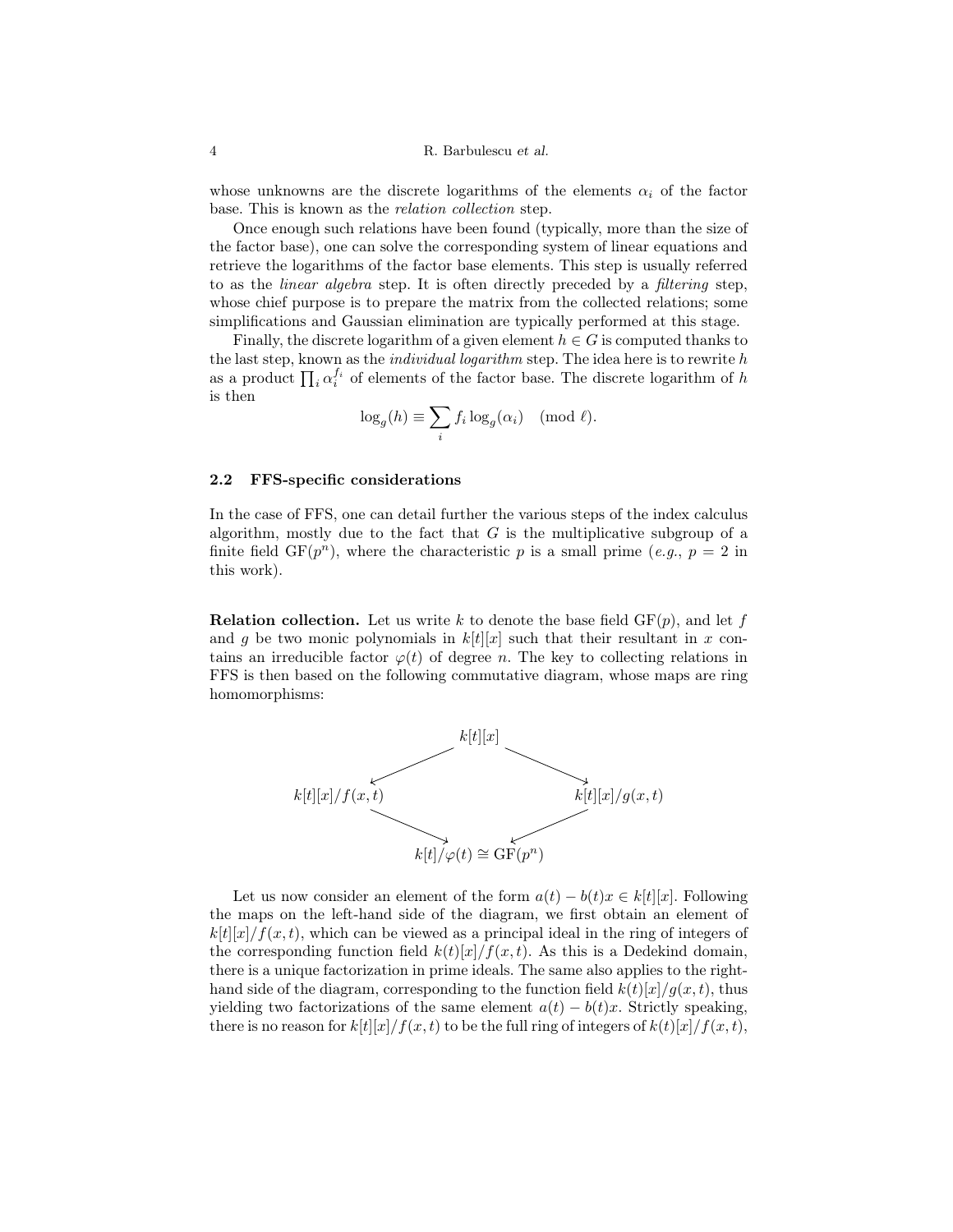but this technicality can easily be dealt with after a study of the singularities of the curve of equation  $f(x, t) = 0$ .

When pushing these two factorizations into the finite field  $k[t]/\varphi(t) \cong \mathrm{GF}(p^n)$ , we then obtain an equality between two products of elements of the finite field. Should all these elements belong to the factor base, we would then have computed a relation.

In FFS, there are in fact two factor bases: one for each side of the diagram. Indeed, when considering the principal ideal corresponding to  $a(t) - b(t)x$  in  $k(t)[x]/f(x, t)$ , we will say that it is *smooth* if its factorization involves only prime ideals whose norms have degree less than or equal to a parameter called the smoothness bound. Therefore, the factor base on this side will correspond to the prime ideals  $\langle q(t), x - r(t) \rangle$  of  $k(t)[x]/f(x, t)$  for which deg(q) is less than or equal to this smoothness bound. In general, by degree of an ideal of the factor base we understand the degree of its norm. The factor base for the  $g$  side can be constructed in a similar fashion.

All in all, finding relations in FFS amounts to looking for elements of the form  $a(t) - b(t)x$  in k[t][x] whose corresponding images in k[t][x]/f(x,t) and  $k[t][x]/q(x,t)$  are both smooth. Whether or not these images factor nicely can be decided by considering the factorizations of the polynomials  $\text{Res}_{x}(a(t)$  $b(t)x, f(x,t)$  and  $\text{Res}_x(a(t) - b(t)x, g(x,t))$ . These resultants are commonly referred to as norms because of the link to the norm of the ideal generated by  $a(t) - b(t)x$  in the two rings.<sup>[1](#page-4-0)</sup>

The relation collection process can be greatly accelerated by using sieving techniques. Another important acceleration can be achieved thanks to the socalled sieving by special-q technique. It relies on the fact that one can easily restrict the relation collection to elements  $a(t) - b(t)x$  which are divisible by an arbitrary prime ideal q on the (say) f side. This way, when considering  $a(t)-b(t)x$ over  $k[t][x]/f(x, t)$ , one knows that the corresponding principal ideal is divisible by q, thus lowering by  $deg(q)$  the degree of the remaining part and therefore increasing the probability that it is smooth. One can then apply this technique for many special-q's of degree below the smoothness bound in order to achieve a large speed-up.

Polynomial selection. In order to further increase the probability to find doubly-smooth elements  $a(t) - b(t)x$  all the while keeping arithmetic computations to a minimum in the relation collection step, one has to pay extra care to the selection of the polynomials f and  $q \in k[t][x]$ . Similar to the case of the Number Field Sieve (NFS), several criteria exist in the literature in order to rate polynomials to be used in FFS [\[7\]](#page-16-9).

A typical choice of polynomials involves a  $q$  which is linear in  $x$ , but many degrees of freedom remain. Due to the bad impact a poor choice of polynomials can have on the relation collection step, it is deemed important to dedicate some

<span id="page-4-0"></span><sup>1</sup> As in the case for the Number Field Sieve, it is possible to generalize the setting somewhat by allowing non-monic polynomials  $f$  and  $g$ . In that case the norms and the resultants do not coincide exactly. This is not a concern for the present work.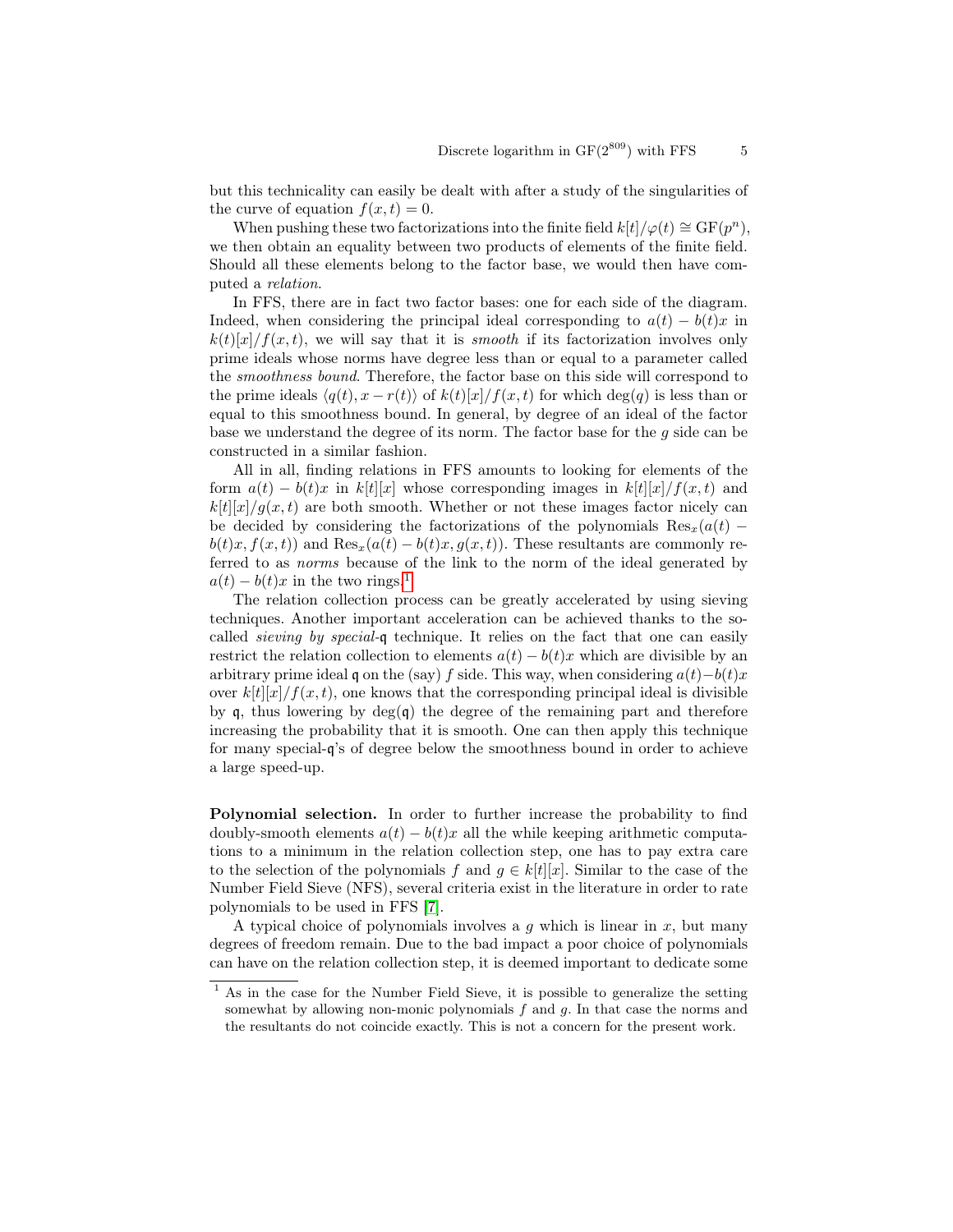CPU time to carefully select good polynomial pairs. This preliminary step is usually known as the polynomial selection step.

Individual logarithms. In the FFS context, individual logarithms are computed thanks to the descent step, which reuses several key aspects of the relation collection step. Indeed, the sieving methods developed for the latter can help us rewrite "large" elements (*i.e.*, of high degree) of  $GF(p^n)$  into products of smaller elements. This way, starting from  $h$  and recursively working our way down, we end up considering only products of elements of the factor base, all of whose discrete logarithms are known after the linear algebra step. We can then backtrack this descent and reconstruct the discrete logarithms of the larger elements and, ultimately, of h.

# <span id="page-5-0"></span>3 Discrete logarithm computation in  $GF(2^{809})$

In this work, we have chosen to attack the discrete logarithm problem in a subgroup which is not  $GF(2^{809})^{\times}$  itself, but rather one of its prime-order subgroups, namely the subgroup of prime order  $\ell$ , where  $\ell$  is the 202-bit prime factor of  $2^{809} - 1$  given by

## $\ell = 4148386731260605647525186547488842396461625774241327567978137.$

The other factor of  $2^{809} - 1$  is also prime, and 608 bits long.

The motivation for this choice is related to the cryptographic applications, for which the discrete logarithm problem is to be solved only in a subgroup whose size is large enough to resist Pollard's  $\rho$  attack. We recall, as a comparison, that the original DSA (digital signature algorithm) setup recommends a 160-bit prime order subgroup in the multiplicative group of a 1024-bit finite field [\[27\]](#page-17-0). Here, the chosen subgroup is rather over-sized than under-sized, given the expected difficulty of Pollard's  $\rho$  attack on a 202-bit group.

Extrapolations from the hardness of our discrete logarithm computation to the hardness of the full discrete logarithm computation in the group  $GF(2^{809})^{\times}$ are easy to obtain, as one can get satisfactory estimates by keeping most timings unchanged, and scaling the linear algebra cost by a roughly 4-fold linear factor (the complexity of the linear algebra step being dominated by the cost of multiplying an integer modulo  $\ell$  by a word-size integer).

In the following sub-sections, we discuss the choices of parameters made for this computation, and present benchmarks and estimates for the various steps of the FFS algorithm.

Notations. For the sake of compactness, in the following, we represent a polynomial of  $GF(2)[t]$  by the integer obtained when considering the polynomial over  $\mathbb Z$  then evaluating it at  $t = 2$ ; we write this integer in hexadecimal so that sparseness is still visible. For instance,  $0x11$  represents  $t^4 + 1$ , and  $0xb00001$  is  $t^{23} + t^{21} + t^{20} + 1.$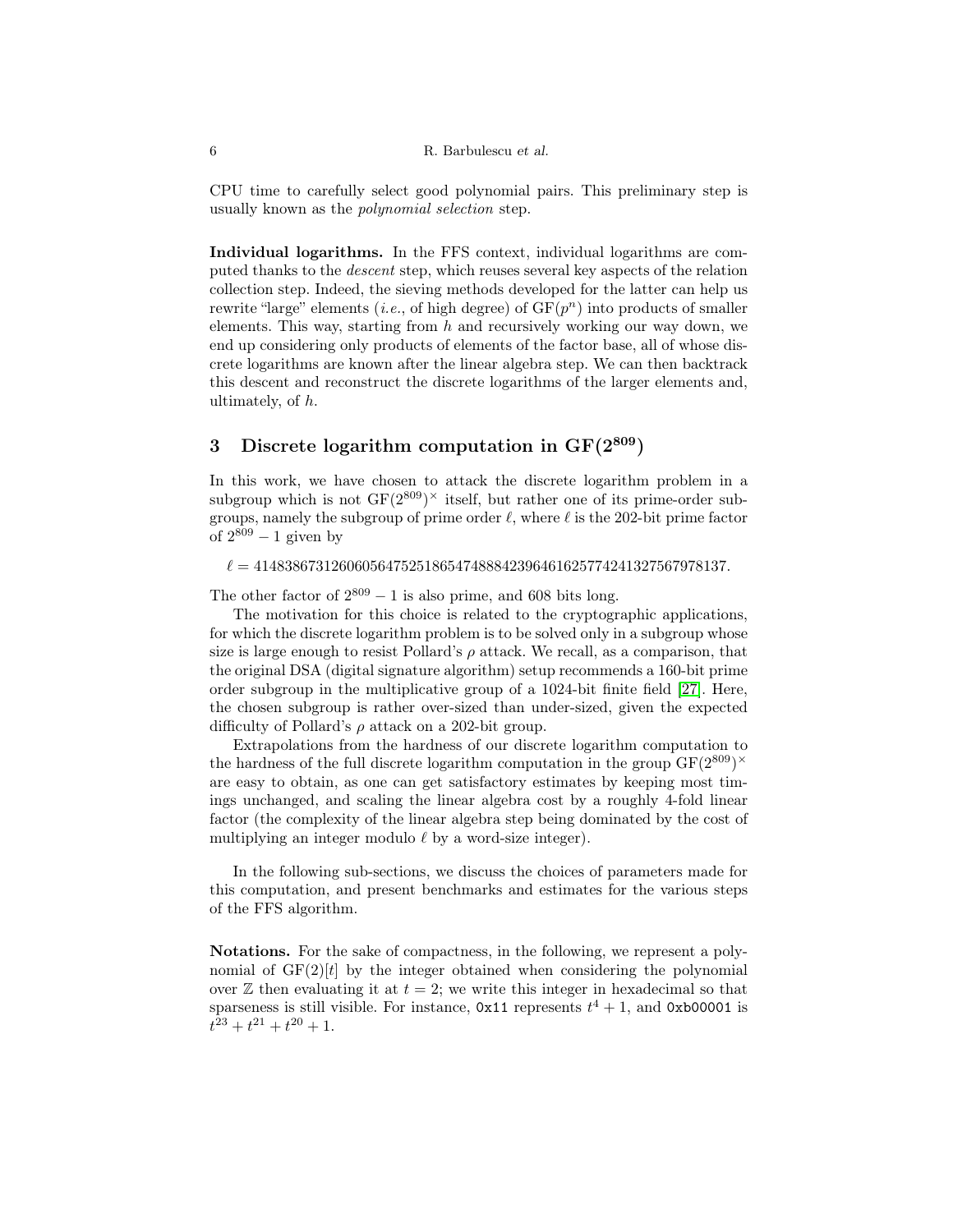#### 3.1 Polynomial selection

We used the criteria defined in [\[7\]](#page-16-9) to select the polynomials. It appears that monic polynomials  $f(x, t)$  and  $g(x, t)$  of degree 6 and 1 in x, respectively, were the best choice. We therefore computed the  $\alpha$  value—a quantity that is similar to the one used when estimating the quality of NFS polynomials [\[26\]](#page-17-2)—for all the irreducible polynomials of degree 6 in  $x$  for which the degree in  $t$  of the coefficient of  $x^i$  is at most  $12 - 2i$ . Relying on sieving techniques for acceleration purposes, this computation took about 2,760 hours on one core of an Intel Core i5-2500 CPU running at 3.3 GHz. We see it as a pre-computation since, when associated with different polynomials  $g, f$  can be used to compute discrete logarithms in any field  $GF(2^n)$  with *n* ranging roughly from 700 to 900.

With this setting, the degree of the resultant in x of f and q is 6 times the degree in  $t$  of the constant coefficient of  $q$ . Since we want this resultant to have an irreducible factor of degree 809, this imposes this constant coefficient to have a degree at least 135. According to [\[7\]](#page-16-9), our choice may be driven by the  $\alpha$  value and by the factorization pattern of the resultant. As it turns out, among the few polynomials  $f(x, t)$  that were preselected for having an  $\alpha$  value around  $-6$ , all but one have arithmetic properties that force a small factor of degree 2 in the resultant, independently of the linear polynomial g. For those polynomials, the degree in  $t$  of the constant coefficient of  $g$  would have to be at least 136 in order to leave enough room for an irreducible factor of degree 809 to exist in the resultant. For this reason, we chose for  $f$  the only polynomial that we have found to have a nice  $\alpha$ -value and that forces only a factor of degree 1 in the resultant, which is expected to be better [\[7,](#page-16-9) §3.3]:

$$
f(x,t) = x^6 + 0x7x^5 + 0x6bx^3 + 0x1abx^2 + 0x326x + 0x19b3.
$$

As far as  $g(x, t)$  is concerned, no special care was taken for its selection, as it can be found in a few seconds and it did not make any difference in the subsequent computations. We therefore picked a linear monic polynomial whose constant term (with respect to  $x$ ) is a sparse polynomial of degree 135 in  $t$ :

 $q(x,t) = x + 0x8000000000000000000000000000001e7e$ aa.

The resultant in x of  $f(x, t)$  and  $g(x, t)$  is  $(t + 1)$  times an irreducible factor  $\varphi(t)$  of degree 809 that we take as defining polynomial for GF(2<sup>809</sup>):

# ϕ(t) = 0x3ffffffffffffffffffffffffffffffffe80000000000000000000000 0cc0cfaeb0e000000000000000000000000000000004dfffffffffffffc 3c3ffc3c3c3fce3c2133ffffffffffffe9697fe96804c84c97e0b0000c0 0cf9b0f7675354e79f4cf7c97e29.

This choice of polynomials was driven solely by the efficiency of the relation collection. The genus of the curve corresponding to  $f(x, t) = 0$  is 19, which is not especially low. The class number is 2073600, which is rather large, and there are some singular points. The only ones that we have to take care of for the computation are the ones at  $(x,t) = (\omega, \omega)$ , where  $\omega^2 + \omega + 1 = 0$ , which splits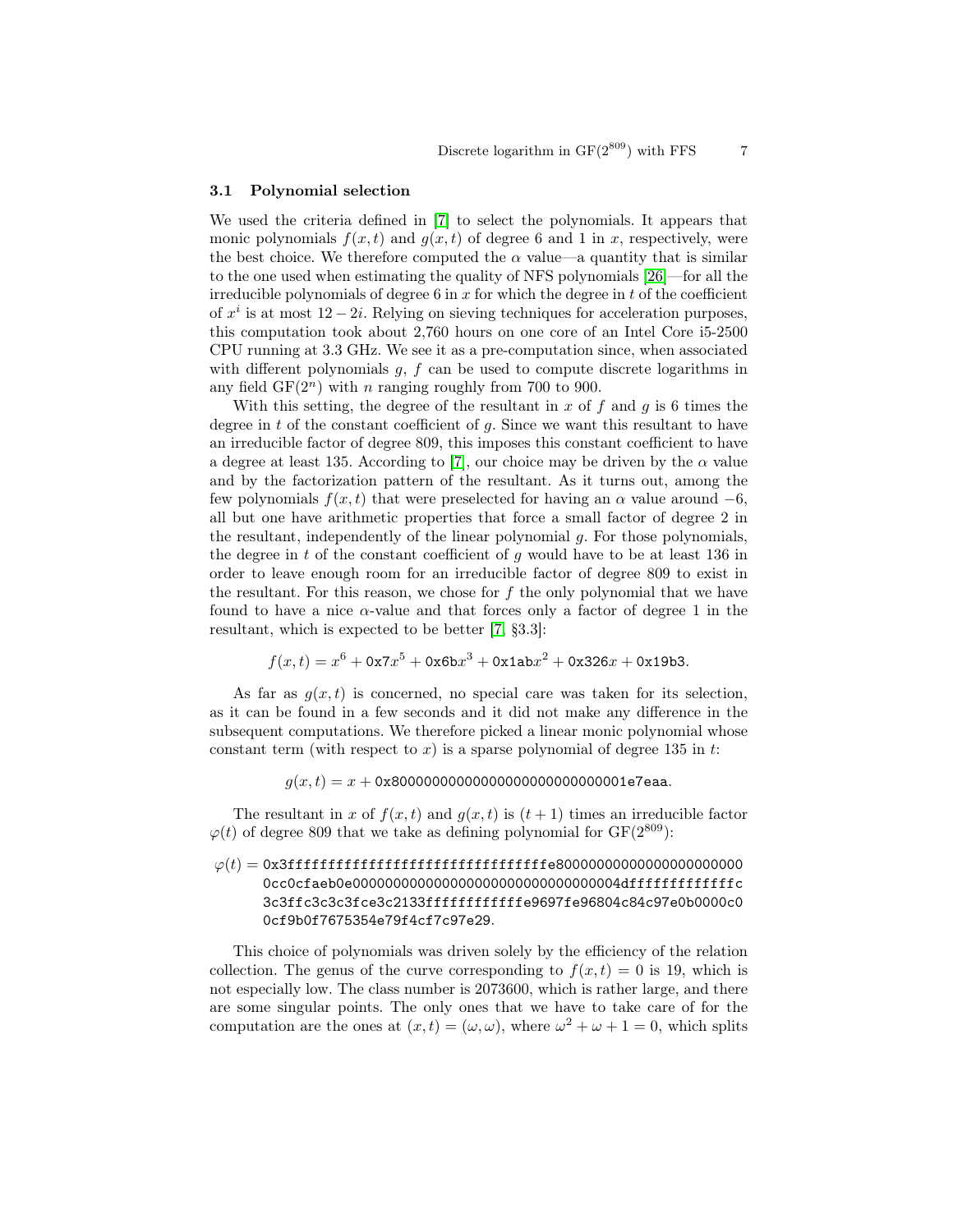into 2 places, and of course its conjugate. All these complications have essentially no influence on the running time but require some care in the implementation.

N.B. Since g was chosen to be linear in  $x$ , the corresponding function field  $GF(2)(t)[x]/g(x,t)$  is a rational function field. Therefore, to remain consistent with the established terminology, we will refer to the corresponding side  $(i.e.,$ the right-hand side in the commutative diagram of Section [2.2\)](#page-3-0) as the rational side. Conversely, the f side of the diagram will be referred to as the algebraic side.

## 3.2 Relation collection

The relation collection was performed using the implementation described in [\[11\]](#page-16-11). This is a rather classical sieving method using lattice-sieving for various specialq's. We actually ran the relation collection step for two different sets of parameters, in order to compare and be able to see how the tuning of this phase influences the filtering and linear algebra steps.

The terminology used in [\[11\]](#page-16-11) is the classical one, where the factor base bound is the limit for the degree of the irreducible polynomials that are sieved, and the large-prime bound refers to the limit for the degree of the polynomials allowed in a relation (*i.e.*, the smoothness bound). These notions are very similar to the ones used when sieving relations for factoring integers using NFS (see for instance [\[23\]](#page-17-3)); irreducible polynomials of a given degree playing the role of prime numbers of a given number of bits, we keep the "large-prime" terminology for convenience. Likewise, the discussion below uses terminology which is heavily borrowed from NFS implementation folklore. In particular, the I and J parameters directly relate to the dimensions of the sieved area in what is customarily called the  $(i, j)$ -plane in the lattice sieving context. Typically, the number of  $a(t) - b(t)x$  polynomials considered for a given special-q is given by  $2^{I+J}$ .

For the two parameter sets that we considered, we used a skewness of 2 (the skewness being the degree gap in the coefficients  $a(t)$  and  $b(t)$  of the functions  $a(t) - b(t)x$  considered in the algorithm), and we only considered the specialq's on the rational side, since we are in a range where the rational side yields larger norms than the algebraic side. We used a factor base bound of degree 23 (inclusive). The main difference between our two sets of parameters is the largeprime bound.

Case 1: large-prime bound of 27. In that case, we used  $I = J = 15$ , which were chosen to yield enough relations per special-q, despite a low largeprime bound. Only  $(a(t), b(t))$  pairs for which the norms on both sides (once removed the factors obtained from sieving) have degree at most 81 were actually considered as candidates for a complete factorization attempt. In other words, we allowed for three large primes of maximum degree on each side.

All the special-q's of degree 24 to 27 (inclusive) were sieved, producing a bit more than 52 million relations (possibly non-unique). The relevant data is summarized in the following table. The running times are given for a single core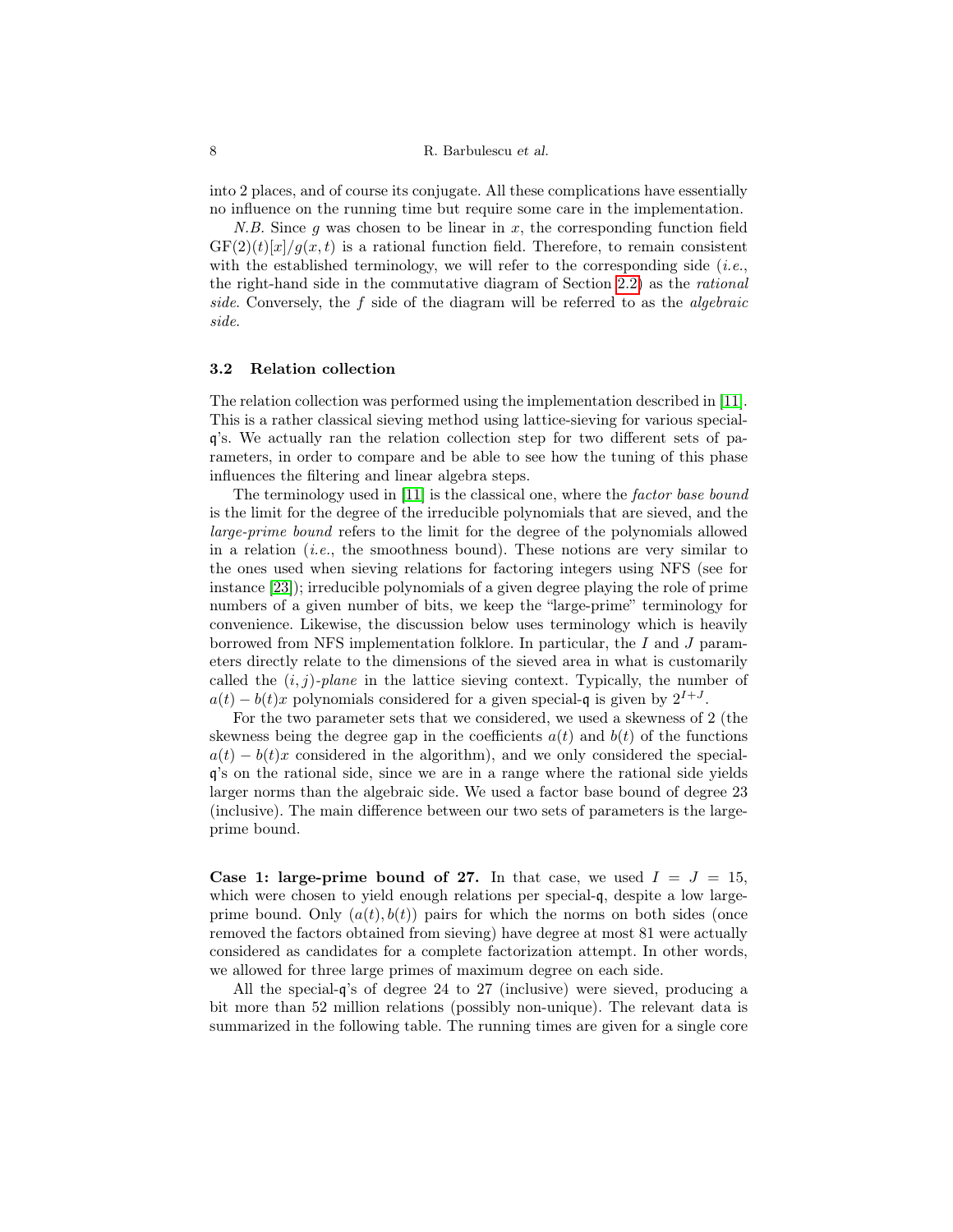of an Intel Core i5-2500 CPU running at 3.3 GHz (Sandy Bridge microarchitecture). In particular, this assumes the presence of the PCLMULQDQ instruction for carry-less multiplication. In practice, most of our computations were done using the idle time of a cluster<sup>[2](#page-8-0)</sup> whose 4-year old processors do not support this instruction, and therefore took twice as much time. On the other hand, we expect faster runtime on Intel's new Haswell processor family that provides a much better implementation of the PCLMULQDQ instruction than the Sandy Bridge and Ivy Bridge microarchitectures.

|    |            |      |      |            | $ \text{deg } q $ number of rels s/rel rels/sp-q  accumulated rels  accumulated time |
|----|------------|------|------|------------|--------------------------------------------------------------------------------------|
| 24 | 6.940.249  | 1.48 | 9.93 | 6.940.249  | $2,853$ h                                                                            |
| 25 | 9,926,294  | 1.91 | 7.39 | 16,866,543 | 8,119 h                                                                              |
| 26 | 14,516,775 | 2.42 | 5.62 | 31,383,318 | 17,877 h                                                                             |
| 27 | 20,645,456 | 3.38 | 4.15 | 52,028,774 | $37,260 \; h$                                                                        |

Case 2: large-prime bound of 28. In that case, we used  $I = J = 14$ , which was enough to get a decent rate of relations per special-q. The threshold was again set to 3 times the large-prime bound, that is, 84 for both sides. We sieved all the special-q's of degree 24 to 28 (inclusive), and produced more than 117 million relations, distributed as in the following table:

|    |            |      |       |             | $\deg \mathfrak{q}$ number of rels $ s$ /rel rels/sp-q accumulated rels accumulated time |
|----|------------|------|-------|-------------|------------------------------------------------------------------------------------------|
| 24 | 9,515,069  | 0.41 | 13.61 | 9,515,069   | $1,083$ h                                                                                |
| 25 | 13,816,908 | 0.54 | 10.29 | 23,331,977  | $3,155$ h                                                                                |
| 26 | 20,538,387 | 0.65 | 7.95  | 43,870,364  | $6,863$ h                                                                                |
| 27 | 29,652,781 | 0.86 | 5.96  | 73,523,145  | $13,946$ h                                                                               |
| 28 | 43,875,232 | 1.07 | 4.57  | 117,398,377 | $26,986$ h                                                                               |

In both cases, we obtained a number of relations that provided a reasonable excess (the excess is defined as the difference between the number of unique relations collected and the number of ideals involved).

## <span id="page-8-1"></span>3.3 Filtering

The filtering step is split in three stages:

- duplicate: remove duplicate relations from the relation collection step;
- purge: remove singletons (ideals that appear in only one relation) and remove relations while the excess is positive (i.e., there are still more relations than ideals);
- merge: beginning of Gaussian elimination.

The filtering step was performed using the implementation described in [\[10\]](#page-16-10). It was run identically on the two sets of relations produced by the relation collection step.

<span id="page-8-0"></span> $^2$  We acknowledge the support of the Région Lorraine and the CPER MISN TALC  $\,$ project who gave us access to this cluster.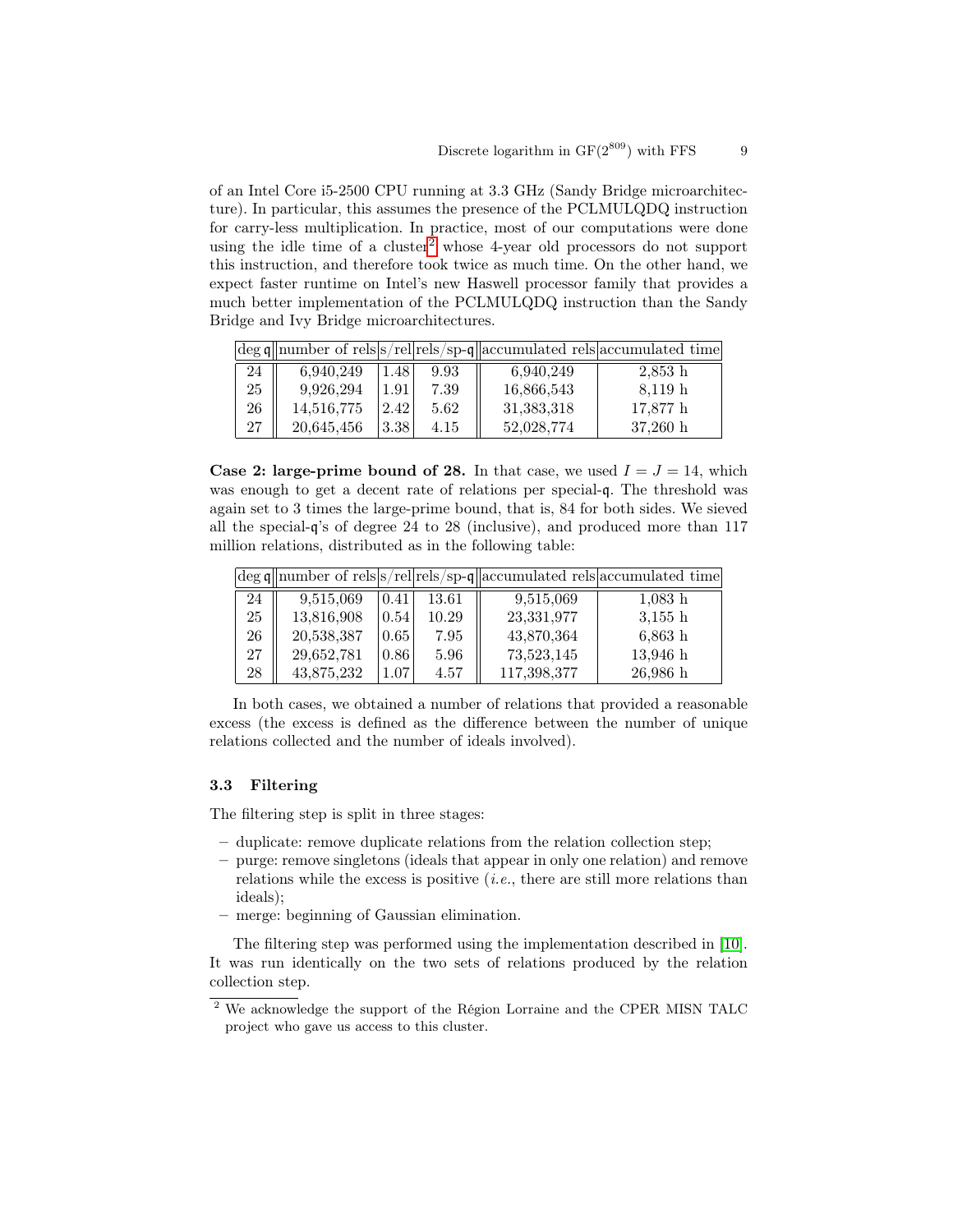Case 1: large-prime bound of 27. In total, 52,028,774 relations were collected. They produced 30,142,422 unique relations (42 % were duplicates). After the first singleton removal, about 29M relations remained as well as 19M ideals (so the excess was around 10M). At the end of the purge algorithm, there were 9.6M relations and as many ideals. The final matrix (after the merge algorithm) had  $3.68M$  rows and columns (with, in average, 100 non-zero coefficients per row, which is close to optimal for our linear algebra implementation).

Case 2: large-prime bound of 28. In total, 117,398,377 relations were collected. They produced 67,411,816 unique relations (43 % duplicates). After the first singleton removal, about 65M relations remained as well as 37M ideals (so the excess was around 28M). At the end of the purge algorithm, there were 13.6M relations and as many ideals. The final matrix (after the merge algorithm) had 4.85M rows and columns (with, in average, 100 non-zero coefficients per row).

For the actual computation, relations collected with both values of the largeprime bound were considered to produce the matrix. This is of course not "fair", in the sense that if the computation were to be run again, we would have only one of the two relation sets. On the other hand, it was a pity not to use all what we had at hand to reduce the cost of the linear algebra.

In this setting, starting from an input set of 78.8M unique relations, we obtained a matrix with 3,602,667 rows and columns, and an average of 100 nonzero coefficients per row. The matrix contains small values that fit within one processor word. Around 90% of the non-zero coefficients are  $\pm 1$ .

## <span id="page-9-0"></span>3.4 Linear algebra

The linear system to be solved is of the form  $Mw = 0$ , where M is the sparse matrix produced by the filtering step. We solved the linear system modulo the subgroup of order  $\ell$ , which is a 202-bit prime, using the Wiedemann algorithm as a solver. This algorithm iterates a very large number of sparse-matrix–vector products of the form  $v' \leftarrow Mv$ , where v and v' are dense vectors. Either for the simple Wiedemann or for its block variant [\[22\]](#page-17-4), the algorithm returns a vector of the kernel of the matrix. This vector is with high probability non-trivial. In practice, one run of the algorithm is sufficient to find a solution.

The computation was carried out on NVIDIA GPUs. The implementation used Residue Number System (RNS) arithmetic to accelerate arithmetic over  $\mathbb{Z}/\ell\mathbb{Z}$ , since this representation system offers the opportunity to increase the parallelism between the computational units, and is well suited to the GPU execution framework. This approach is described in details in [\[16\]](#page-16-12).

This linear algebra step was actually computed twice on two different setups, whose choice was driven by the hardware which was available to us at that time. A CPU implementation was also developed to serve as a reference point.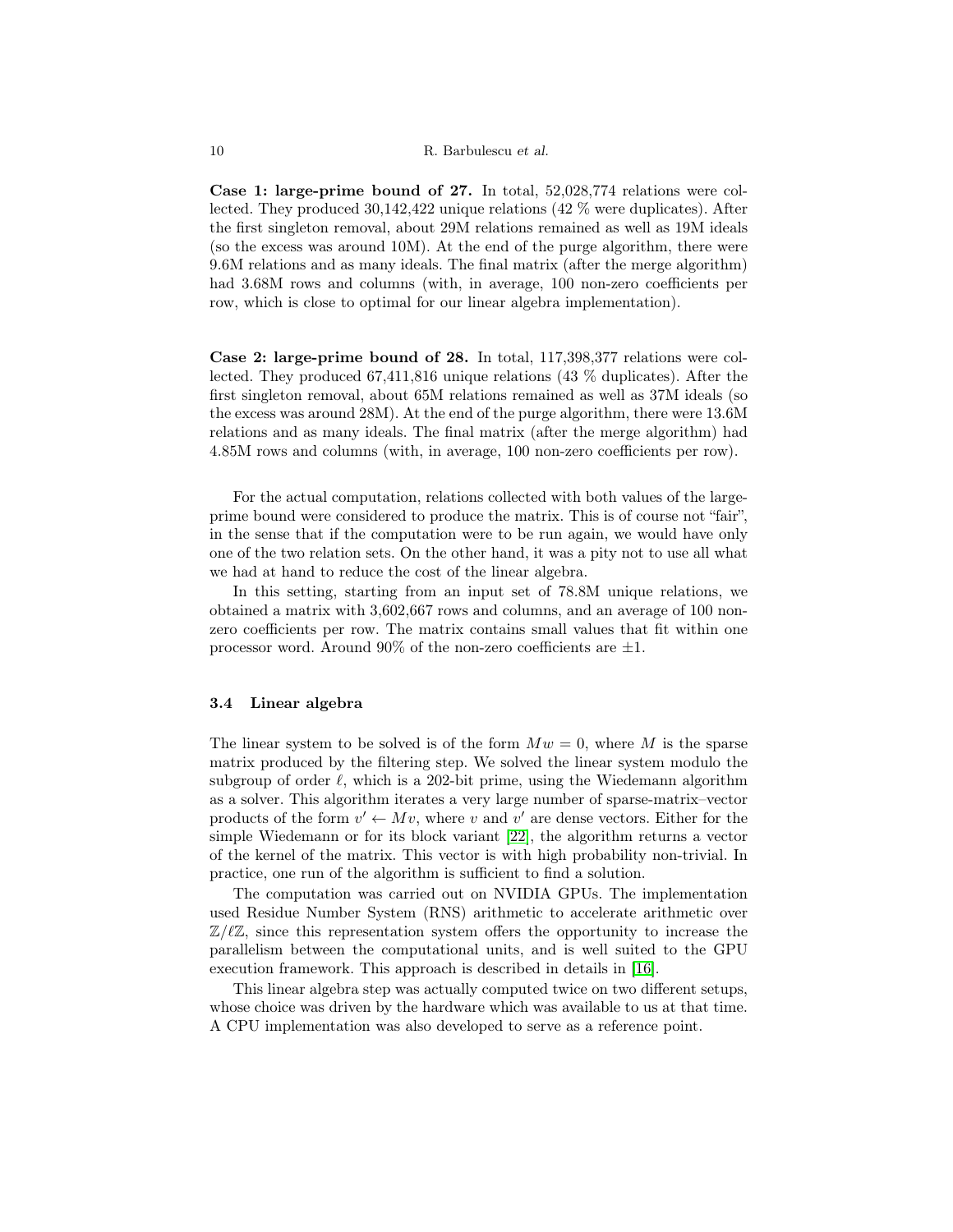Dual-GPU setup. A simple Wiedemann algorithm was run on a single node equipped with two NVIDIA GeForce GTX 680 graphics processors. On this setup, the sparse-matrix–vector product takes 144 ms, including 16 ms for inter-GPU communication. The total computation time sums up to 18 days: 12 days on both GPUs for computing the initial sequence, 35 minutes for computing the minimal polynomial, and 6 days on both GPUs for computing a vector of the kernel.

Eight-GPU setup. Another option was tried, using a different computing fa-cility<sup>[3](#page-10-0)</sup> equipped with slightly different hardware. We used four distinct nodes, each equipped with two NVIDIA Tesla M2050 graphics processors, and ran the block Wiedemann algorithm with blocking parameters  $m = 8$  and  $n = 4$ . An iteration took 169 ms on each node, with 27 ms for the inter-GPU communication. The initial sequence computation required 2.6 days in parallel on the 4 nodes. The linear generator computation required 2 hours in parallel using 16 jobs on a 4-node cluster with Intel Xeon E5-2609 CPUs at 2.4 GHz connected with Infiniband QDR network. Finally, computing the kernel vector required 1.8 days in parallel on the 4 GPU nodes. All in all, this computation took a total wall-clock time of about 4.5 days.

CPU implementation. For comparison purposes, we also developed a software implementation of block Wiedemann based on the RNS representation for the arithmetic and using the SSE-4.2 and AVX SIMD instruction sets. We exploited the data-level parallelism in order to multiply the sparse matrix by several vectors in parallel. For instance, using 64-bit RNS moduli, a 128-bit SSE register can hold two RNS residues coming from two distinct vectors, thus allowing us to multiply the matrix by these two vectors in parallel. The SSE implementation offers the advantage of using integer arithmetic while AVX only supports packed floating-point arithmetic.

The experiment was run on a cluster of Intel Core i5-2500 CPU running at 3.3 GHz connected with Infiniband QDR network. Each node of the cluster contains 4 cores. The matrix was split into 4 balanced parts and distributed over 4 threads running on a single node. With the SSE-4.2 implementation, an iteration requires 5 seconds to compute the product of  $M$  by two vectors, while the AVX version computes the product with four vectors in 12.1 seconds. The SSE implementation using integer arithmetic ends up being the fastest, despite its lower data parallelism. Even though we did not run the full computation of the linear algebra, our SSE implementation running on 4 nodes with the blocking parameters  $m = 16$  and  $n = 8$  should take a total of 68.4 days, or 26,267 core-

<span id="page-10-0"></span><sup>3</sup> This work was realized with the support of HPC@LR, a Center of Competence in High-Performance Computing from the Languedoc-Roussillon region, funded by the Languedoc-Roussillon region, the European Union and the Université Montpellier 2 Sciences et Techniques. The HPC@LR Center is equipped with an IBM hybrid Supercomputer.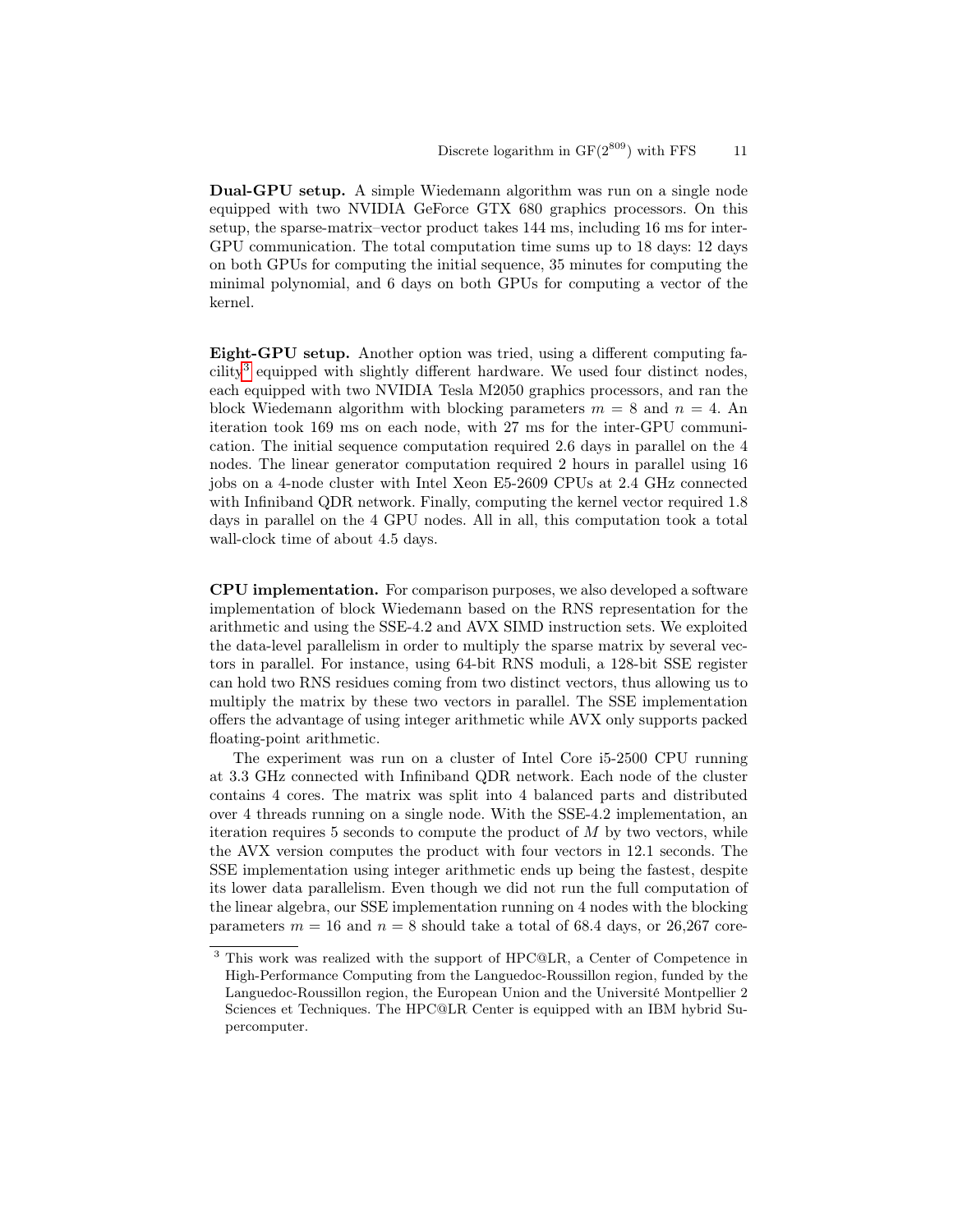hours (15,120 core-hours for computing the initial sequence, 1,067 core-hours for the linear generators, and 10,080 core-hours for computing a kernel vector).

From the non-zero kernel vector coming out of the linear algebra step, we obtained the discrete logarithms of 39,319,911 elements of the factor base, among which  $98.6\%$  of the degree-28 ideals.

#### 3.5 Descent

Once the discrete logarithms of almost all elements up to the large-prime bound have been found, we compute individual logarithms using the classical strategy of descent by special-q.

More precisely, we start by splitting the target element into the quotient of two elements of about half the degree, using an Euclidean algorithm that we stop in the middle. Randomizing the target allows to repeat that step until the two elements are smoother than average. In our case, after a dozen of minutes, we managed to rewrite the target in terms of elements of degree at most 90 (in comparison, straight out of the Euclidean algorithm, we have a numerator and a denominator whose degree is at most 405).

Then we "descended" these elements of degree less than or equal to 90 but above 28, by considering them as special-q's in the relation collection implementation, so that they are rewritten as ideals of smaller degree. Hence a tree is built where the discrete logarithm of a node can be deduced from the discrete logarithms of each of its children, which are of smaller degree. At the end of this process, one of the degree-28 ideals involved in the tree was not known from the linear algebra step, and was therefore "re-descended" to known degree-28 ideals.

The overall cost of the individual logarithm step is less than one hour, and therefore was not thoroughly investigated.

There are cases, however, where the cost of the descent step could become critical. First, we could imagine that if such a finite field is used in real life for securing communications, then the number of individual logarithms to solve becomes very large. Besides this admittedly highly hypothetical scenario, it is important to take into account the new discrete logarithm algorithms where the bottleneck is the descent step. For instance, in [\[1\]](#page-15-1), the estimates for computing a discrete logarithm in  $GF(3^{6\times509})$  is around  $2^{74}$  operations, with about half of the time spent in the Euclidean algorithm and classical descent steps which are exactly the same algorithms as in FFS.

As already performed in [\[1\]](#page-15-1), in order to optimize our descent implementation, it would be necessary to make a careful study of the cost required to descend an element of a given degree down to the large-prime bound. Indeed, once we know the average costs to fully descend elements of degree less than a given integer  $d$ , it is possible to deduce an estimate for the cost of a complete descent of a polynomial of degree d. For this, we run a few special-q sievings for random ideals of degree d and, for each relation, we compute the corresponding cost to go down to the large-prime bound. It is then possible to tune the parameters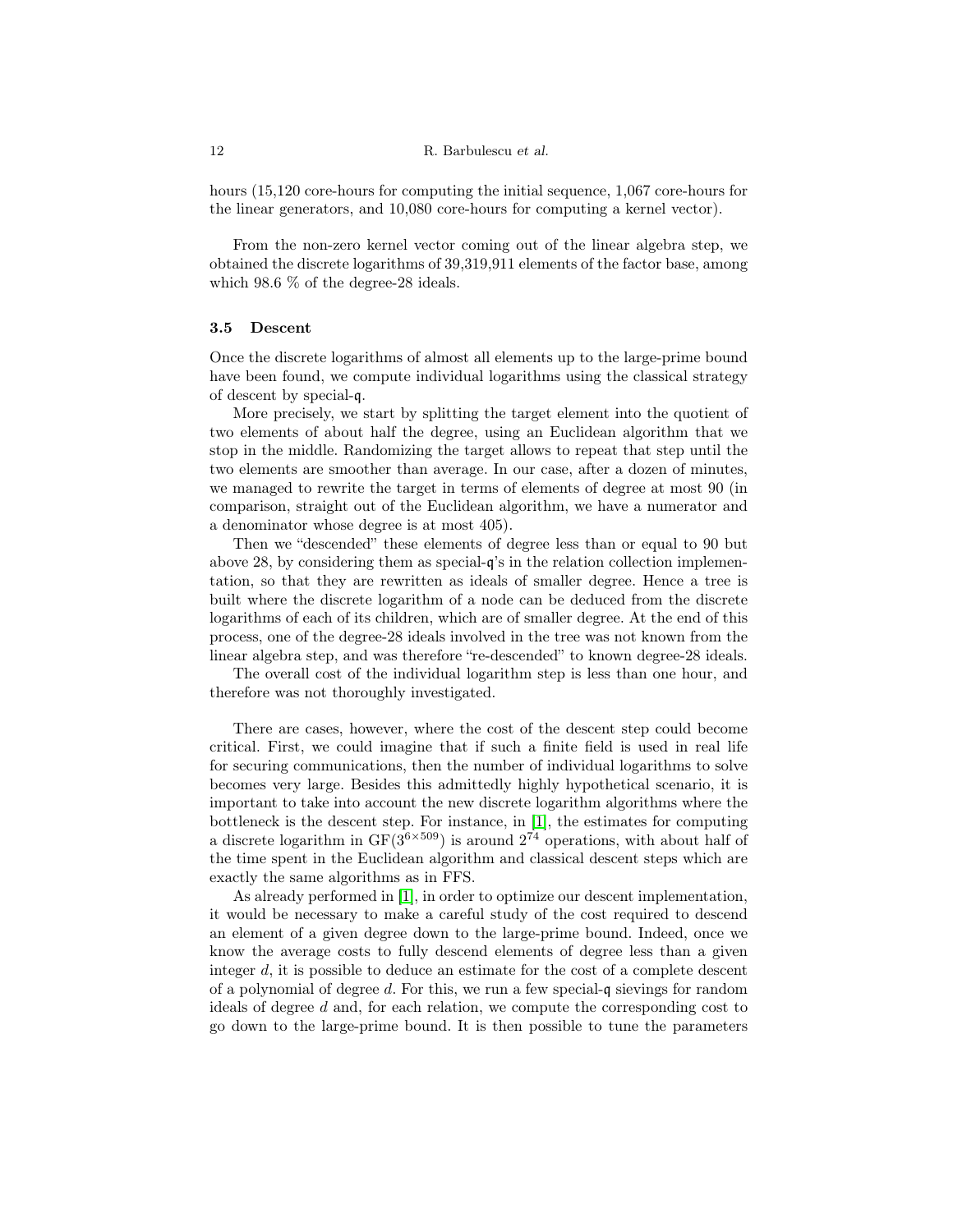of the sieving for a special-q of degree  $d$  in order to optimize the expected total time to fully descend it. Then we can continue with degree  $d + 1$ , and so on. This approach is for instance implemented in the NFS context in the cado-nfs software package [\[5\]](#page-16-15).

As for the Euclidean step, it is also possible to optimize it using the sieving strategy explained in [\[20\]](#page-16-16). It is presented in the case of the Number Field Sieve, but it applies *mutatis mutandis* to FFS after having replaced integers with polynomials.

#### 3.6 Computation result

Since it is a generator of the order- $\ell$  subgroup of  $GF(2^{809})^{\times}$ , we considered the element  $t$  as the basis for the discrete logarithm computations. Then, the logarithms of the elements of the factor base were readily available after the linear algebra step. For instance,

> $\log_t(t+1) \equiv 107082105171602535431582987436$  $7989865259142730948684885702574 \pmod{\ell}.$

As an illustration of the descent step, we computed the discrete logarithm of a "random" element. We decided to step away from the tradition of taking the logarithm of decimals of  $\pi$ , and took as a "random" input the integer RSA-1024 (converted into a polynomial of degree 1023 in  $t$  using the same encoding as above). It was reduced modulo  $\varphi(t)$  before taking its discrete logarithm. We then obtain

 $\log_t(\text{RSA-1024}) \equiv 299978707191164348545002008342 \setminus$  $0834977154987908338125416470796 \pmod{\ell}.$ 

A short Magma script is given in Appendix for verification purposes.

# <span id="page-12-0"></span>4 Balancing sieving and linear algebra

In retrospect, it is now clear that the strategy of using a large-prime bound of 27 is better than 28: in the same amount of sieving time, one obtains a post-merge matrix that is smaller.

The question of where to stop sieving is not so easy to answer in advance, but with the data that we have collected, we can give some hints for future choices.

With this objective in mind, we ran the filtering step for various numbers of relations (always produced with a large-prime bound of 27), and estimated both the sieving time for getting these relations, along with the linear algebra time for the corresponding matrix. The relations were added in increasing lexicographical order of the special-q's. We estimate the cost of the linear algebra step as the product of the size by the total weight of the matrix, which is theoretically proportional to the running time. With this metric, the linear algebra step described in Section [3.4—](#page-9-0)using the matrix mentioned at the end of Section [3.3—](#page-8-1)has a cost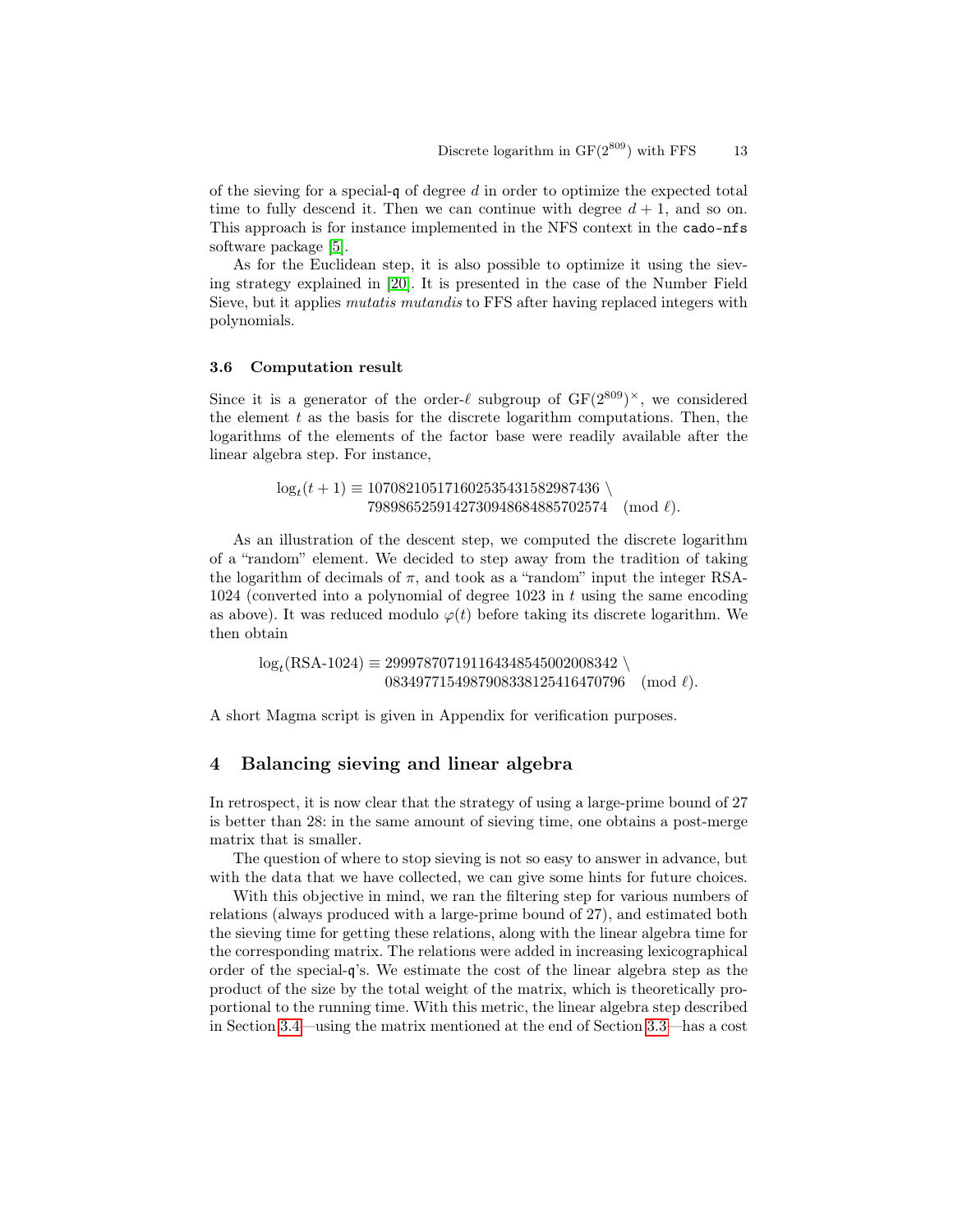of about 1298 and corresponds to 36 days on one GTX 680 GPU (this running time is the same for both the dual- and the eight-GPU setups). Estimates for the CPU running time of the linear algebra step are also reported, based on our software reference implementation.

| $\#$ rels | matrix size after matrix size lin. alg. | singleton removal after merge | cost | sieve                     | linear algebra             |                   |
|-----------|-----------------------------------------|-------------------------------|------|---------------------------|----------------------------|-------------------|
|           |                                         |                               |      |                           | CPU time GPU time CPU time |                   |
|           |                                         |                               |      | $(\times 10^3 \text{ h})$ | $(\times 10^3 \text{ h})$  | $(\times 10^3$ h) |
| 27.7M     | $14.1M \times 14.0M$                    | 4.99M                         | 2493 | 15.4                      | 1.65                       | 55.4              |
| 31.3M     | $16.6M \times 15.1M$                    | 4.46M                         | 1995 | 17.8                      | 1.32                       | 40.4              |
| 33.9M     | $18.6M \times 16.1M$                    | 4.28M                         | 1837 | 20.2                      | 1.22                       | 37.2              |
| 36.5M     | $20.4M \times 16.8M$                    | 4.15M                         | 1723 | 22.7                      | 1.14                       | 34.9              |
| 39.1M     | $22.1M \times 17.4M$                    | 4.04M                         | 1633 | 25.1                      | 1.08                       | 33.7              |
| 41.7M     | $23.7M \times 17.9M$                    | 3.94M                         | 1560 | 27.5                      | 1.03                       | 31.6              |
| 44.2M     | $25.1M \times 18.3M$                    | 3.87M                         | 1498 | 29.9                      | 0.99                       | 30.3              |
| 46.8M     | $26.5M \times 18.6M$                    | 3.80M                         | 1444 | 32.4                      | 0.96                       | 29.2              |
| 49.4M     | $27.7M \times 18.9M$                    | 3.73M                         | 1396 | 34.8                      | 0.92                       | 28.3              |
| 52.0M     | $28.9M \times 19.1M$                    | 3.68M                         | 1354 | 37.2                      | 0.90                       | 27.4              |

One can then use the above estimates to tailor the balance between the sieving and the linear algebra steps to the available CPU and GPU resources. For instance, in a CPU-only context, a minimal running time of  $57.4 \cdot 10^3$  corehours is achieved after sieving around 34M relations, even though most of the other options fall very close. Similarly, if one has 50 CPU cores and 4 GPUs at hand, an optimal wall-clock time of 686 hours is obtained when stopping sieving after only about 31M relations.

# <span id="page-13-0"></span>5 Towards  $GF(2^{1039})$

After  $GF(2^{809})$ , the next natural milestone is to reach a prime-degree extension field of kilobit size. A nice target is  $GF(2^{1039})$ , because it echoes the rather recent factorization of  $2^{1039} - 1$  which was the first kilobit SNFS integer factorization [\[4\]](#page-16-17). In particular, there are subgroups in the multiplicative group that are not amenable to a discrete logarithm computation based on Pollard's  $\rho$ , since the two largest prime factors of  $2^{1039} - 1$  are 752 and 265 bits long, respectively, and are both far beyond what is feasible with an exponential algorithm.

## 5.1 Relation collection

As mentioned in [\[11\]](#page-16-11), it is a rather easy task to obtain a set of relations that is complete—in the sense that it yields a system with (far) more equations than unknowns—so that we can expect it to be full-rank or close to full-rank. We ran our software with exactly the same parameters as in [\[11\]](#page-16-11), namely:

- a polynomial  $f(x, t)$  of degree 6 in x, which is not as good as the one we used for GF( $2^{809}$ ), since its  $\alpha$ -value is around  $-5$ ;
- a large-prime bound of 33 on each side;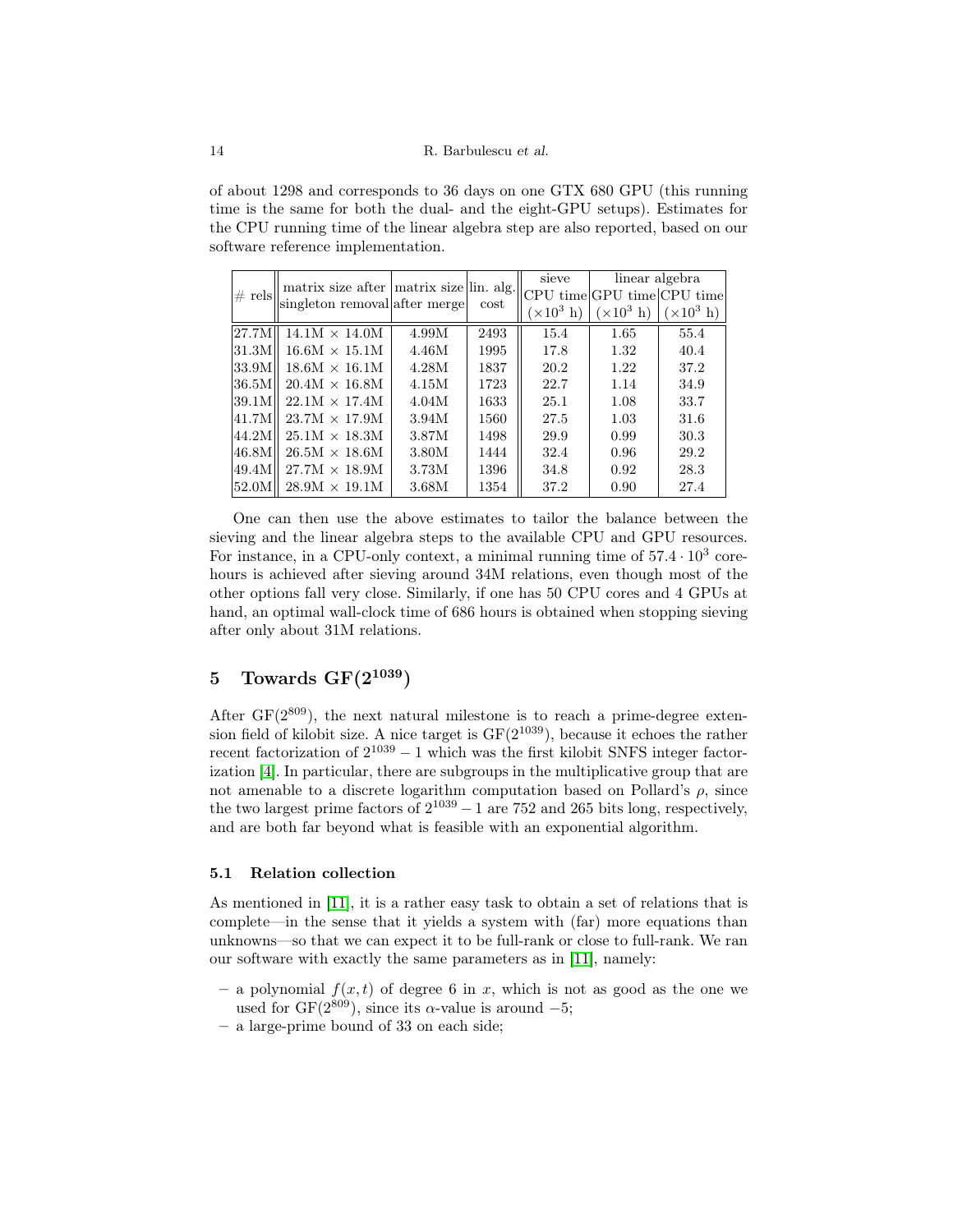- a factor base bound of 25 on each side;
- a threshold value of 99;
- a sieving range with parameters  $I = J = 15$ .

The relation collection was performed for a large range of special-q's, in the following order: first the rational special-q's of degree 26 to 30, then the algebraic special-q's of degree 28 to 29, and finally, again the rational special-q's of degree 31 and 32. For the rational special-q's of degree 32, we sieved only about half of the range. The computing time for this relation collection step was equivalent to 124 core-years on an Intel i5-2500 at 3.3 GHz as the one used in [\[11\]](#page-16-11). On a 768-core cluster of Intel E5-2650 at 2.0 GHz to which we have access, this corresponds to 3 months.

After having computed a bit more than 1.2 billion relations (which corresponds to the start of the rational degree-31 range), we got our first complete system. The corresponding matrix had 110 million rows and columns, with an average weight of 100 non-zero coefficients per row. The rate of duplicates, at this stage, was 32.5 %.

As we sieved more and more special-q's, the time to get a relation increased with the degree of the special-q's, the rate of duplicates increased as well, but on the other hand, the matrix produced by the filtering stage was getting smaller.

After having computed about 2 billion relations, we got a duplicate rate of 37.7 % and a matrix with 67 million rows and columns. In total, we obtained 2.6 billion relations, leading to 1.6 billion unique relations (duplicate rate of 38.5 %). The final matrix had then 60 million rows and columns, with an average rowweight of 100.

We then stopped the relation collection because we had reached a point where the size of the matrix was decreasing very slowly, and we could not really expect to save much more by just sieving larger and larger special-q's. Still, we remark that the estimates in [\[11\]](#page-16-11) were indeed accurate.

## 5.2 Linear algebra

We ran some computer experiments in order to estimate the running time that the linear algebra step would take. For these experiments, we worked in the subgroup whose order is the 265-bit prime factor of  $2^{1039} - 1$ .

The maximum available memory on our graphics cards is 4 GB, which is far below what is needed to store the matrix and the temporary vectors. However, this fits in the 64 GB of RAM of the CPU host of our cards. Therefore, our timings include the additional cost of on-the-fly data transfers between the CPU and the GPU. The sparse-matrix–vector product on a single GPU then requires 14.3 seconds, which leads to an estimate of 82 GPU-years for the whole linear algebra phase (assuming a simple Wiedemann implementation).

The CPU version of our implementation could run two interleaved sparsematrix–vector products on a 16-core dual Intel E5-2650 node in 37 seconds, leading to an estimate of 1408 core-years for the whole linear algebra step, or 22 months on a 768-core cluster to which we have access (assuming blocking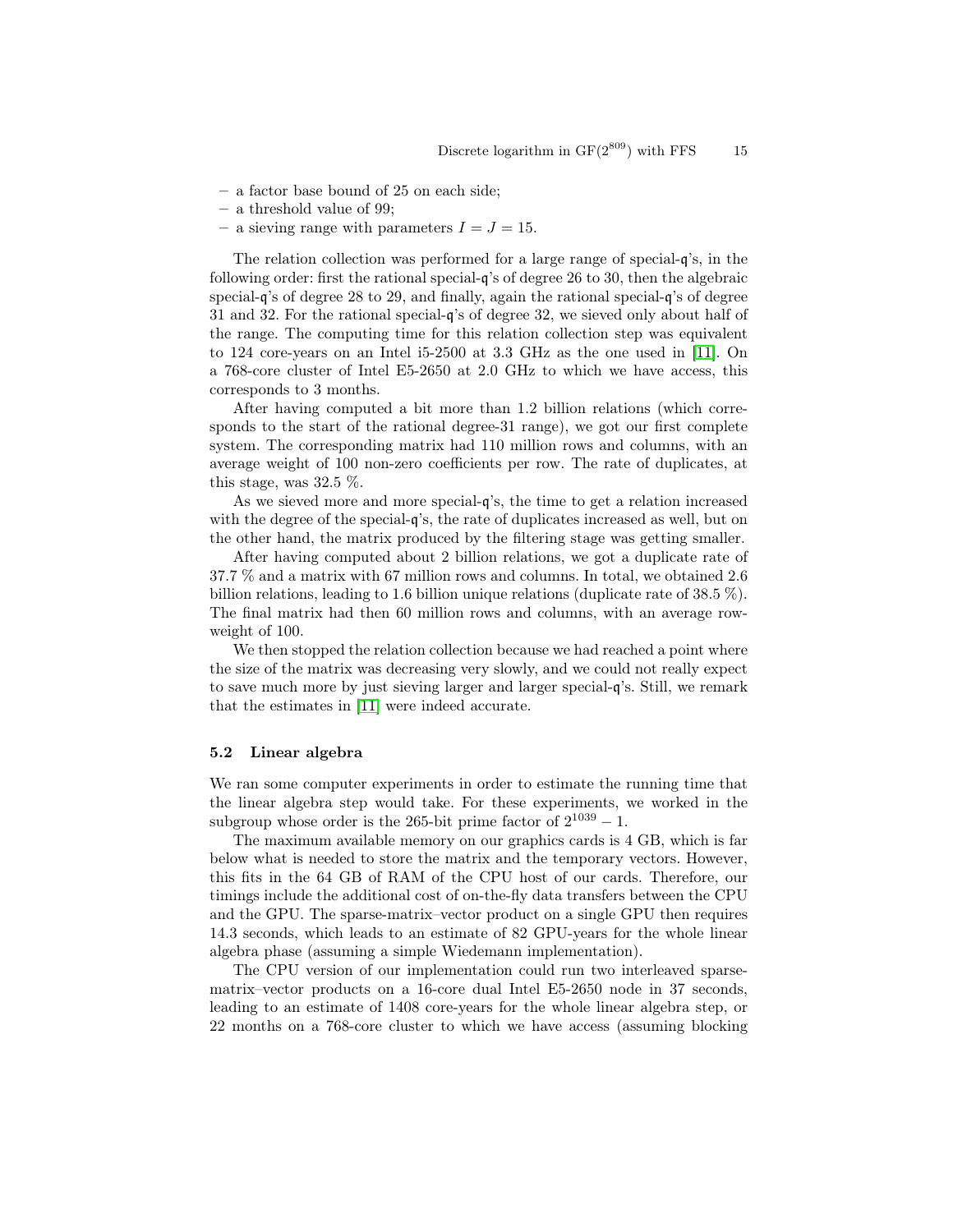#### 16 R. Barbulescu et al.

parameters  $n = 96$ ,  $m = 192$ ). Because of the important memory requirements for this step, we were unable to perform benchmarking experiments on our Intel i5-2500 machines.

Although this computation is clearly feasible, we did not start it for real. The first reason is related to the sensibility of the block Wiedemann algorithm to the blocking parameters  $m$  and  $n$ . While the cost of the computation of the sequence terms of the form  ${}^t x M^i y$  can be estimated with reasonable accuracy, we do not have an equally solid estimation for the cost of the middle step of the block Wiedemann algorithm for such blocking factors: our current software is probably unable to treat the corresponding input, and various optimization and distribution opportunities have to be explored in order to make this computation practical. The second reason for not running the computation for  $GF(2^{1039})$  is that, based on our experiments with  $GF(2^{809})$ , we want to try other parameters than the ones proposed in [\[11\]](#page-16-11). For instance, lowering the large-prime bound to 32 would certainly make life easier for the linear algebra; there is still some work to do in order to make our sieving code efficient in that case.

# 6 Conclusion

With an overall total of 7.6 core-years and 0.1 GPU-years—or 59 bits of se-curity<sup>[4,](#page-15-3)[5](#page-15-4)</sup>, approximately—our computation of discrete logarithms in  $GF(2^{809})^{\times}$ claimed a running time which is not immense, especially in comparison to large integer factorization records [\[23\]](#page-17-3). It brings important data, however, towards the assessment of the feasibility limit of discrete logarithms in  $GF(2<sup>p</sup>)$  for prime extension degrees p. Given our experimental data and our running time projections, it is apparent that reaching larger sizes is possible using current hardware and software technology, going even to kilobit-sized fields provided one affords the necessary time.

Further experiments of this kind, both for FFS and for the more recent  $L(1/4+o(1))$  and quasi-polynomial algorithms, are indeed necessary in order to establish the actual cut-off points between those different algorithms.

# References

- <span id="page-15-1"></span>1. Adj, G., Menezes, A., Oliveira, T., Rodríguez-Henríquez, F.: Weakness of  $\mathbb{F}_{3^{6*509}}$ for discrete logarithm cryptography (2013), preprint, 24 pages, available at [http:](http://eprint.iacr.org/2013/446) [//eprint.iacr.org/2013/446](http://eprint.iacr.org/2013/446)
- <span id="page-15-0"></span>2. Adleman, L.M.: The function field sieve. In: Adleman, L.M., Huang, M.D.A. (eds.) ANTS-I. Lecture Notes in Comput. Sci., vol. 877, pp. 108–121. Springer–Verlag (1994), proceedings
- <span id="page-15-2"></span>3. Adleman, L.M., Huang, M.D.A.: Function field sieve method for discrete logarithms over finite fields. Inf. Comput. 151(1–2), 5–16 (1999)

<span id="page-15-3"></span><sup>&</sup>lt;sup>4</sup> Estimated using the formula  $log_2$ (running-time-in-seconds  $\times 3.3 \cdot 10^9$  ops/second).

<span id="page-15-4"></span> $5$  That is, a mere 0.007 Olympic-size swimming pools brought to a boil [\[24\]](#page-17-5).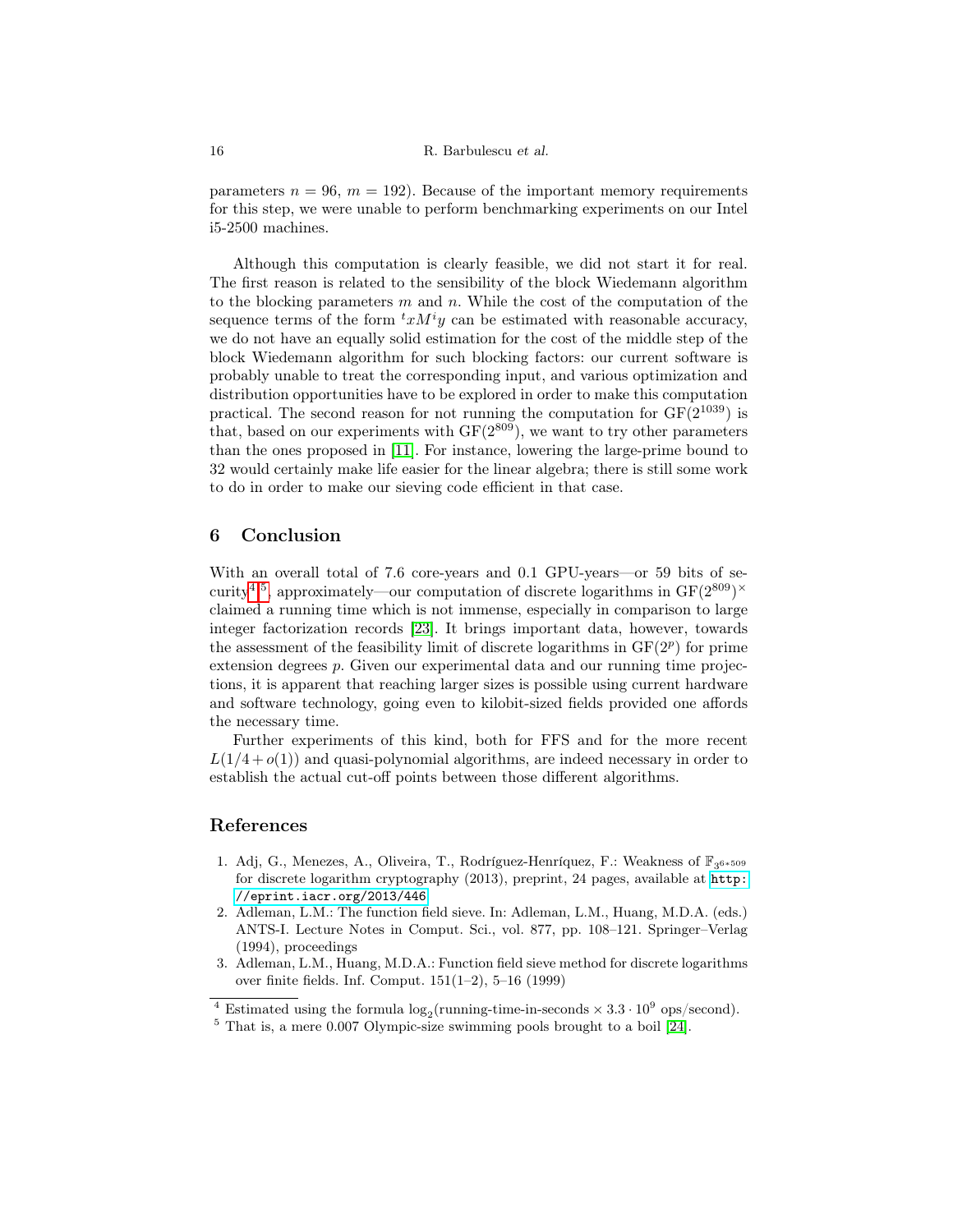- <span id="page-16-17"></span>4. Aoki, K., Franke, J., Kleinjung, T., Lenstra, A.K., Osvik, D.A.: A kilobit special number field sieve factorization. In: Kurosawa, K. (ed.) Advances in Cryptology– ASIACRYPT 2007. pp. 1–12. Springer (2007)
- <span id="page-16-15"></span>5. Bai, S., Bouvier, C., Filbois, A., Gaudry, P., Imbert, L., Kruppa, A., Morain, F., Thomé, E., Zimmermann, P.: cado-nfs, an implementation of the number field sieve algorithm (2013), development version, <http://cado-nfs.gforge.inria.fr/>
- <span id="page-16-8"></span>6. Bai, S., Filbois, A., Gaudry, P., Kruppa, A., Morain, F., Thomé, E., Zimmermann, P.: CADO-NFS, Crible Algébrique: Distribution, Optimisation - Number Field Sieve, <http://cado-nfs.gforge.inria.fr/>
- <span id="page-16-9"></span>7. Barbulescu, R.: Selecting polynomials for the Function Field Sieve (2013), preprint, 23 pages, available at <http://hal.inria.fr/hal-00798386>
- <span id="page-16-5"></span>8. Barbulescu, R., Bouvier, C., Detrey, J., Gaudry, P., Jeljeli, H., Thomé, E., Videau, M., Zimmermann, P.: The relationship between some guy and cryptography (2012), ECC2012 rump session talk (humoristic), see <http://ecc.2012.rump.cr.yp.to/>
- <span id="page-16-7"></span>9. Barbulescu, R., Gaudry, P., Joux, A., Thomé, E.: A quasi-polynomial algorithm for discrete logarithm in finite fields of small characteristic (2013), preprint, 8 pages, available at <http://hal.inria.fr/hal-00835446>
- <span id="page-16-10"></span>10. Bouvier, C.: The filtering step of discrete logarithm and integer factorization algorithms (2013), preprint, 22 pages, available at [http://hal.inria.fr/](http://hal.inria.fr/hal-00734654) [hal-00734654](http://hal.inria.fr/hal-00734654)
- <span id="page-16-11"></span>11. Detrey, J., Gaudry, P., Videau, M.: Relation collection for the Function Field Sieve. In: Nannarelli, A., Seidel, P.M., Tang, P.T.P. (eds.) Proceedings of ARITH-21. pp. 201–210. IEEE (2013)
- <span id="page-16-0"></span>12. Diffie, W., Hellman, M.E.: New directions in cryptography. IEEE Transactions on Information Theory 22(6), 644–654 (1976)
- <span id="page-16-1"></span>13. ElGamal, T.: A public key cryptosystem and a signature scheme based on discrete logarithms. IEEE Transactions on Information Theory 31(4), 469–472 (1985)
- <span id="page-16-13"></span>14. Granger, R., Holt, A.J., Page, D., Smart, N.P., Vercauteren, F.: Function field sieve in characteristic three. In: ANTS VI. Lecture Notes in Comput. Sci., vol. 3076, pp. 223–234 (2004)
- <span id="page-16-14"></span>15. Hayashi, T., Shimoyama, T., Shinohara, N., Takagi, T.: Breaking pairing-based cryptosystems using  $\eta_T$  pairing over  $GF(3^{97})$ . In: ASIACRYPT 2012. Lecture Notes in Comput. Sci., vol. 7658, pp. 43–60 (2012)
- <span id="page-16-12"></span>16. Jeljeli, H.: Accelerating iterative SpMV for Discrete Logarithm Problem using GPUs (2013), preprint, 11 pages, available at [http://hal.inria.fr/](http://hal.inria.fr/hal-00734975) [hal-00734975](http://hal.inria.fr/hal-00734975)
- <span id="page-16-2"></span>17. Joux, A., Lercier, R.: Discrete logarithms in  $GF(2<sup>n</sup>)$  (521 bits) (Sep 2001), email to the NMBRTHRY mailing list. Available at  $http://listserv.nodak.edu/$ [archives/nmbrthry.html](http://listserv.nodak.edu/archives/nmbrthry.html)
- <span id="page-16-3"></span>18. Joux, A., Lercier, R.: The function field sieve is quite special. In: Fieker, C., Kohel, D.R. (eds.) ANTS-V. Lecture Notes in Comput. Sci., vol. 2369, pp. 431–445. Springer–Verlag (2002), proceedings
- <span id="page-16-6"></span>19. Joux, A.: A new index calculus algorithm with complexity  $L(1/4 + o(1))$  in very small characteristic (2013), preprint, 12 pages, available at [http://eprint.iacr.](http://eprint.iacr.org/2013/095) [org/2013/095](http://eprint.iacr.org/2013/095). To appear in Selected Areas in Cryptography, 2013.
- <span id="page-16-16"></span>20. Joux, A., Lercier, R.: Improvements to the general number field sieve for discrete logarithms in prime fields. a comparison with the Gaussian integer method. Mathematics of computation 72(242), 953–967 (2003)
- <span id="page-16-4"></span>21. Joux, A., Lercier, R.: Discrete logarithms in  $GF(2^{607})$  and  $GF(2^{613})$ . E-mail to the NMBRTHRY mailing list; [http://listserv.nodak.edu/archives/nmbrthry.](http://listserv.nodak.edu/archives/nmbrthry.html) [html](http://listserv.nodak.edu/archives/nmbrthry.html) (Sep 2005)